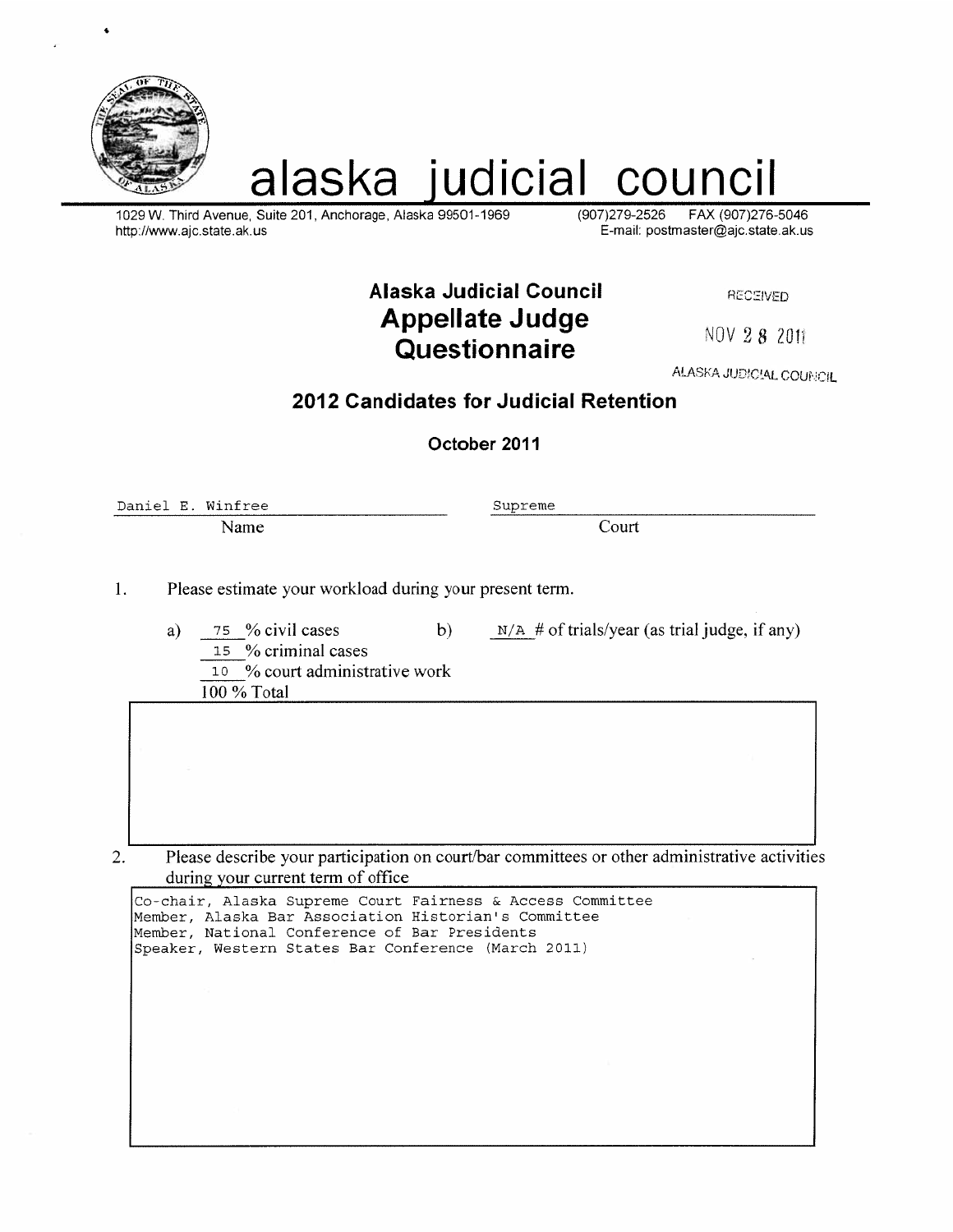Please assess, in one or two paragraphs, your judicial performance during your present term.  $3.$ Appropriate areas of comment could include: satisfaction with your judicial role, specific contributions to the judiciary or the field of law, increases in legal knowledge and judicial skills, or other measures of judicial abilities that you believe to be important.

Growing up in Fairbanks, I realized many "regular" people were making decisions shaping Alaska. As a teenager, I dreamed of one day becoming one of those people. My dream came true with my appointment to the Alaska Supreme Court in November 2007. I walk into my chambers every morning humbled by the faith placed in me, thrilled to be a member of the court, and driven to be the best I love every minute of every day, even on a long, hard day. justice I can be.

The court's primary focus is issuing decisions, and I spend the majority of my time on that process. Preparation for oral argument and law conference is time-consuming, but I believe I am always well-prepared and able to contribute meaningfully by (1) asking appropriate questions at oral argument and (2) actively discussing the case's merits with my colleagues. I have been fascinated by how differently each of us may approach an issue, but at the same, how we take each other's views into account to come to a consensus on even the most difficult questions. I have often found myself persuaded away from my preliminary thinking by views expressed by my colleagues. I have considerable faith in our decision-making process.

A secondary focus is the consideration of petitions for hearing or review to take up discretionary legal issues in the absence of an automatic right of appeal. Each of us takes a share of these petitions; we circulate recommendations to accept or deny each petition. I work very hard to get recommendations out to my colleagues within a week or so of the assignment; this is often a challenge with petitions for hearing because criminal law is an area where I work harder to build my knowledge base.

I also work very hard to vote promptly on other justices' opinions or petition recommendations, sometimes to the detriment of getting my own draft opinions circulating in a timely fashion. Occasionally I think there is time to do everything except work on my opinions, but I am trying to adjust my work schedule accordingly.

Administrative duties are a lesser portion of my work load. As currently the only justice not previously a trial court judge, I have the least working knowledge of the court system. But I have learned a lot in the past four years, and I anticipate taking on more administrative duties in the future.  $T$ do co-chair, with Justice Fabe, the court's Fairness & Access to Justice committee. Because of my previous long-time involvement with the Alaska Bar<br>Association, I still participate in court/bar matters. This past March I spoke on an access to justice panel at the Western States Bar Conference, an annual conference in which the Alaska Bar Association actively participates; I was president of the Conference in the latter part of the 90s and still enjoy attending the meetings.

In short: I love the work; I think I'm doing a good job; I'm working hard to do a better job.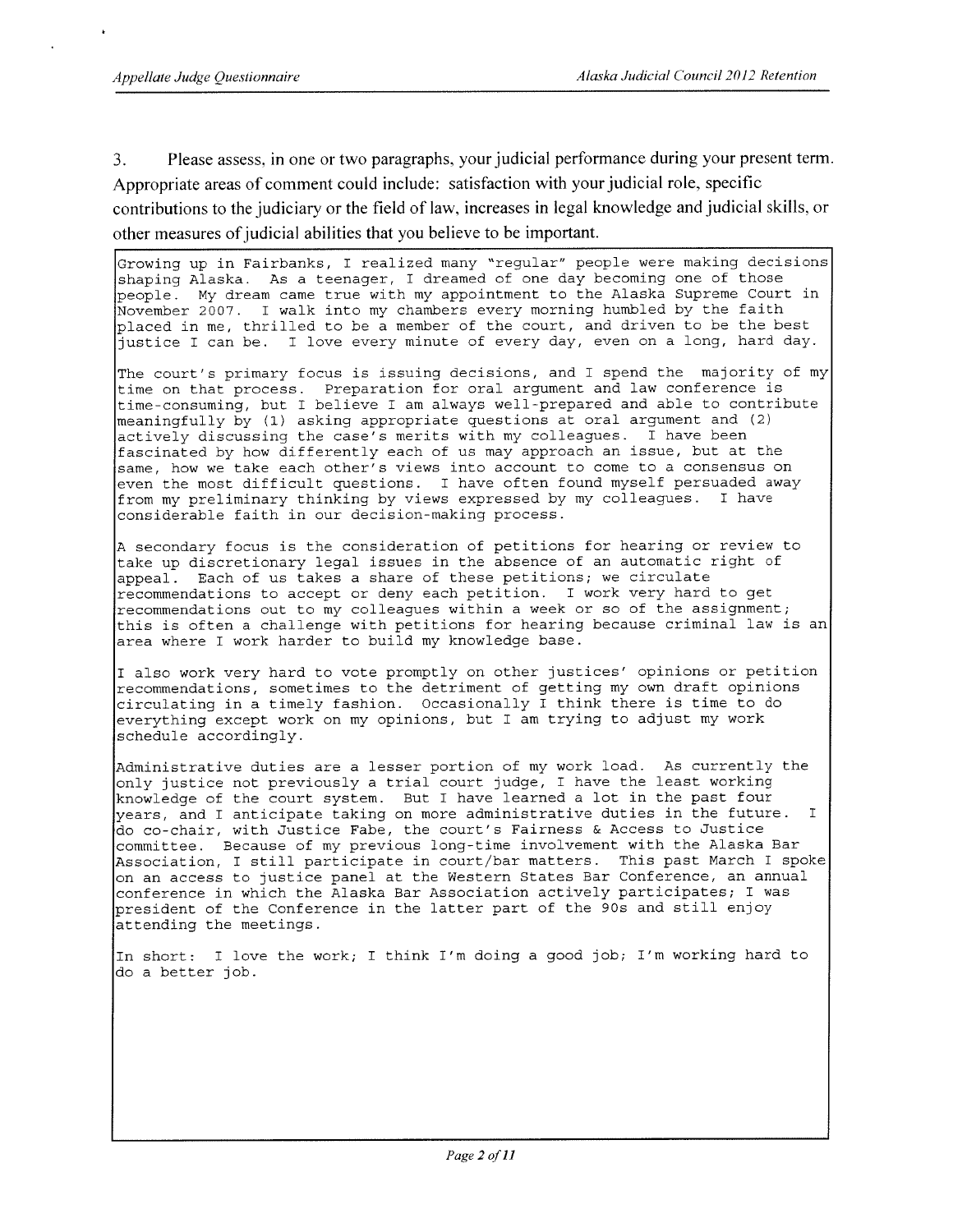- $\overline{4}$ . During your most recent term as a judge, have you:
	- had a tax lien filed or other collection procedure instituted against you by federal, state,  $a)$  $\Box$  Yes  $\Box$  No or local authorities?
	- $b)$ been involved in a non-judicial capacity in any legal proceeding whether as a party or  $\Box$  Yes  $\Box$  No otherwise?
	- engaged in the practice of law (other than as a judge)?  $\Box$  Yes  $\Box$  No  $c)$

 $\Box$  Yes  $\Box$  No held office in any political party?  $\mathbf{d}$ 

held any other local, state or federal office?  $\Box$  Yes  $\Box$  No  $e)$ 

- $\mathbf{f}$ had any complaints, charges or grievances filed against you with the Alaska Commission on Judicial Conduct, the Alaska Bar Association, or with the Alaska Court System that resulted in public proceedings or sanctions?  $\Box$  Yes  $\Box$  No
- $5<sub>1</sub>$ If your answer to any of the questions above is "yes," please give full details, including dates, facts, case numbers and outcomes.

Please provide any other information which you believe would assist the Council in conducting 6. its evaluations and in preparing its recommendations for the 2012 retention elections.

Please see attached.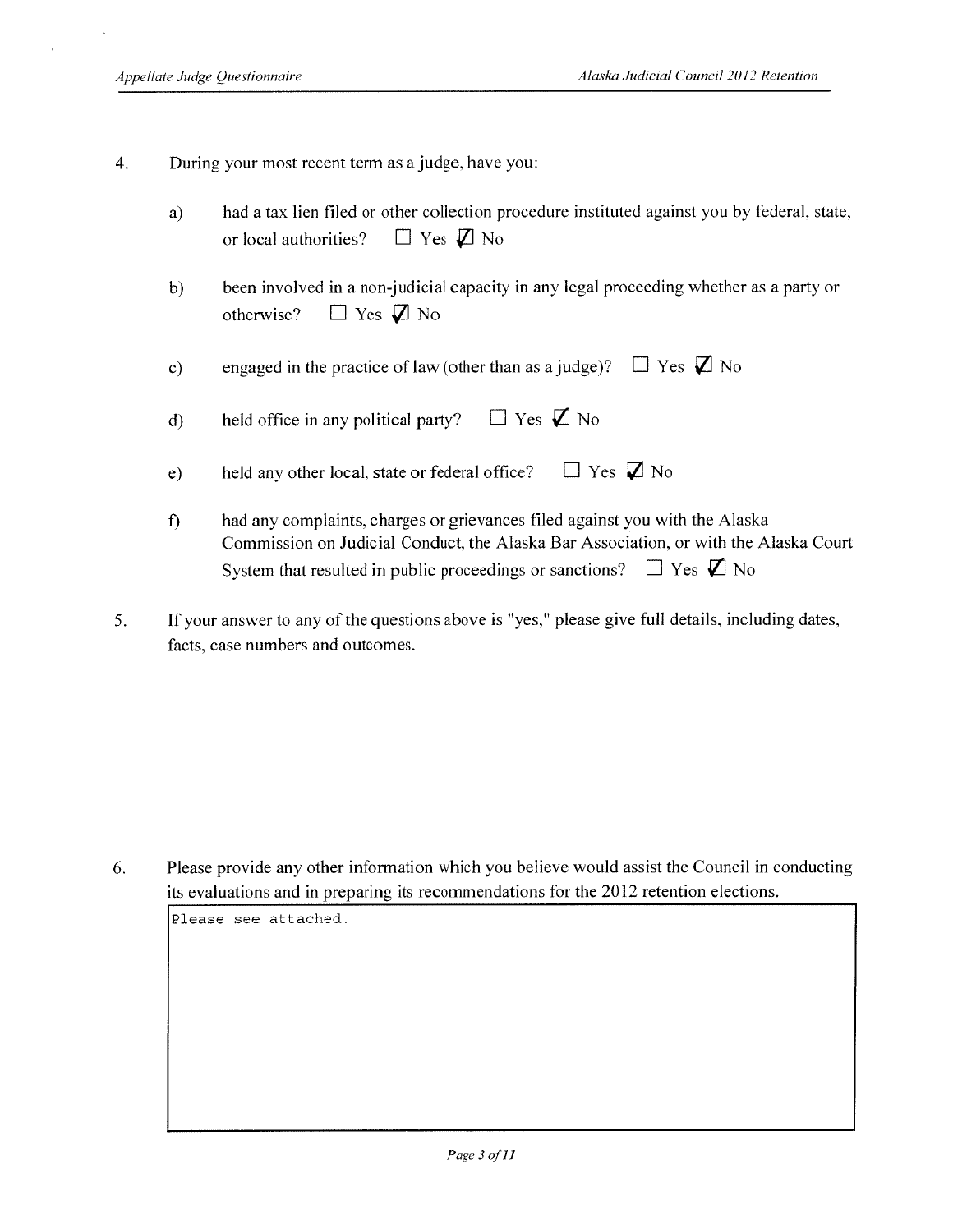Appellate Judge Questionnaire — Alaska Judicial Council 2012 Retention

Question 6.

Prior to joining the court, I was active in community organizations and events. Although I've had to withdraw from much of my previous activities, I continue to make myself available to speak at Chamber of Commerce, Rotary, University of Alaska Fairbanks legal classes, local high school classes, and any other groups that would like to hear about us. I enjoy being a representative of the Alaska Court System, particularly the Alaska Supreme Court, and explaining what we do and how we do it.

Lastly. I have to comment on the wonderful opportunity of working with the great young men and women who come to clerk for our court. In many ways it is much like my private practice experience with young associate attorneys working for me, but some differences make the experience more meaningful. The law clerks give up a year of their life right after law school to work with us; they are very smart and hard-working; they love learning about the law and helping us shape it; and I love teaching them everything I have to offer about the law, life, and Alaska. It is so incredibly satisfying when one of them stays in Alaska; aside from their future contributions to the Alaska bar, which will be no small thing, it's like having additional children to watch from afar.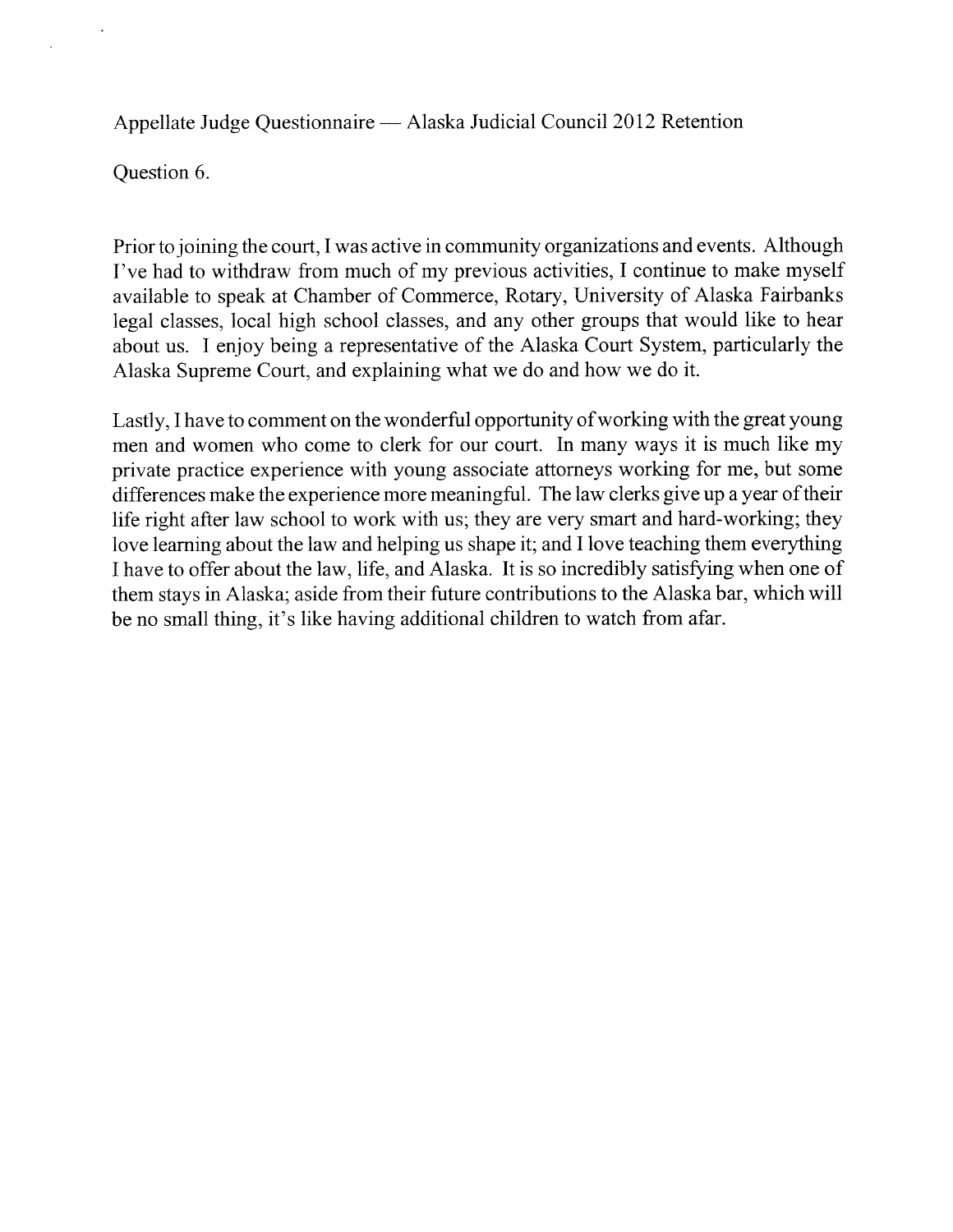$\cdot$ 

t,

#### For questions 7 and 8, please do not list any cases that have pending issues in your court.

Please list your six most recent opinions including case names and numbers. Please list the  $7.$ names, current addresses, including zip codes and suite numbers where applicable, of each attorney involved in these appeals. (Attach additional pages if necessary.)

| <b>Case Number 1</b>       |                                          |                             |                                          |  |  |  |  |  |  |  |
|----------------------------|------------------------------------------|-----------------------------|------------------------------------------|--|--|--|--|--|--|--|
|                            | Case Name: Melvin Gillis                 | <b>Case Number:</b> S-13620 |                                          |  |  |  |  |  |  |  |
|                            | v. Aleutians E. Borough & DNR            |                             |                                          |  |  |  |  |  |  |  |
| <b>Attorneys Involved:</b> |                                          |                             |                                          |  |  |  |  |  |  |  |
|                            | Name: J.P. Tangen                        |                             | Name: Lawrence V. Albert                 |  |  |  |  |  |  |  |
|                            | Address: 1600"A" Street, #310            |                             | Address: P.O. BOX 200934                 |  |  |  |  |  |  |  |
|                            | City. State, Zip: Anchorage, AK<br>99501 |                             | City, State, Zip: Anchorage, AK<br>99520 |  |  |  |  |  |  |  |
|                            |                                          |                             |                                          |  |  |  |  |  |  |  |
|                            | Name: Joseph N. Levesque                 | Name:                       | John T. Baker                            |  |  |  |  |  |  |  |
|                            | Address: 731 "N" Street                  |                             | Address: 1031 W. Fourth Ave., #200       |  |  |  |  |  |  |  |
|                            | 99501<br>City, State, Zip: Anchorage, AK |                             | City, State, Zip: Anchorage, AK<br>99501 |  |  |  |  |  |  |  |
|                            |                                          |                             |                                          |  |  |  |  |  |  |  |
|                            | <b>Case Number 2</b>                     |                             |                                          |  |  |  |  |  |  |  |
|                            | Case Name: Robert Stevens                | Case Number: S-13436        |                                          |  |  |  |  |  |  |  |
|                            | v. ABC Board & Mat-Su Borough            |                             |                                          |  |  |  |  |  |  |  |
|                            | <b>Attorneys Involved:</b>               |                             |                                          |  |  |  |  |  |  |  |
|                            | Name: Christine S. Schleuss              |                             | Name: John J. Novak                      |  |  |  |  |  |  |  |
|                            | Address: 632 Christensen Dr., #200       |                             | Address: 310 "K" Street, #403            |  |  |  |  |  |  |  |
|                            | City, State, Zip: Anchorage, AK<br>99501 |                             | City, State, Zip: Anchorage, AK<br>99501 |  |  |  |  |  |  |  |
|                            |                                          |                             |                                          |  |  |  |  |  |  |  |
|                            | Name: John Aschenbrenner                 |                             | Name: Lisa Thomas                        |  |  |  |  |  |  |  |
|                            | Address: 350 E. Dahlia Ave.              |                             | Address: 350 E. Dahlia Ave.              |  |  |  |  |  |  |  |
|                            | City, State, Zip: Palmer, AK<br>99645    |                             | City, State, Zip: Palmer, AK<br>99645    |  |  |  |  |  |  |  |
|                            |                                          |                             |                                          |  |  |  |  |  |  |  |
|                            | <b>Case Number 3</b>                     |                             |                                          |  |  |  |  |  |  |  |
|                            | Case Name: David F. Stone                | Case Number: $S-13524$      |                                          |  |  |  |  |  |  |  |
|                            | v. State of Alaska                       |                             |                                          |  |  |  |  |  |  |  |
|                            | <b>Attorneys Involved:</b>               |                             |                                          |  |  |  |  |  |  |  |
|                            | Name: Beth Lewis Trimmer                 |                             | Name: Michael Sean McLaughlin            |  |  |  |  |  |  |  |
|                            | Address: 1016 W. Sixth Ave.,<br>#100     |                             | Address: 310 "K" Street, #308            |  |  |  |  |  |  |  |
|                            | City, State, Zip: Anchorage, AK<br>99501 |                             | City, State, Zip: Anchorage, AK 99501    |  |  |  |  |  |  |  |
|                            |                                          |                             |                                          |  |  |  |  |  |  |  |
| Name:                      |                                          | Name:                       |                                          |  |  |  |  |  |  |  |
| Address:                   |                                          | Address:                    |                                          |  |  |  |  |  |  |  |
| City, State, Zip:          |                                          | City, State, Zip:           |                                          |  |  |  |  |  |  |  |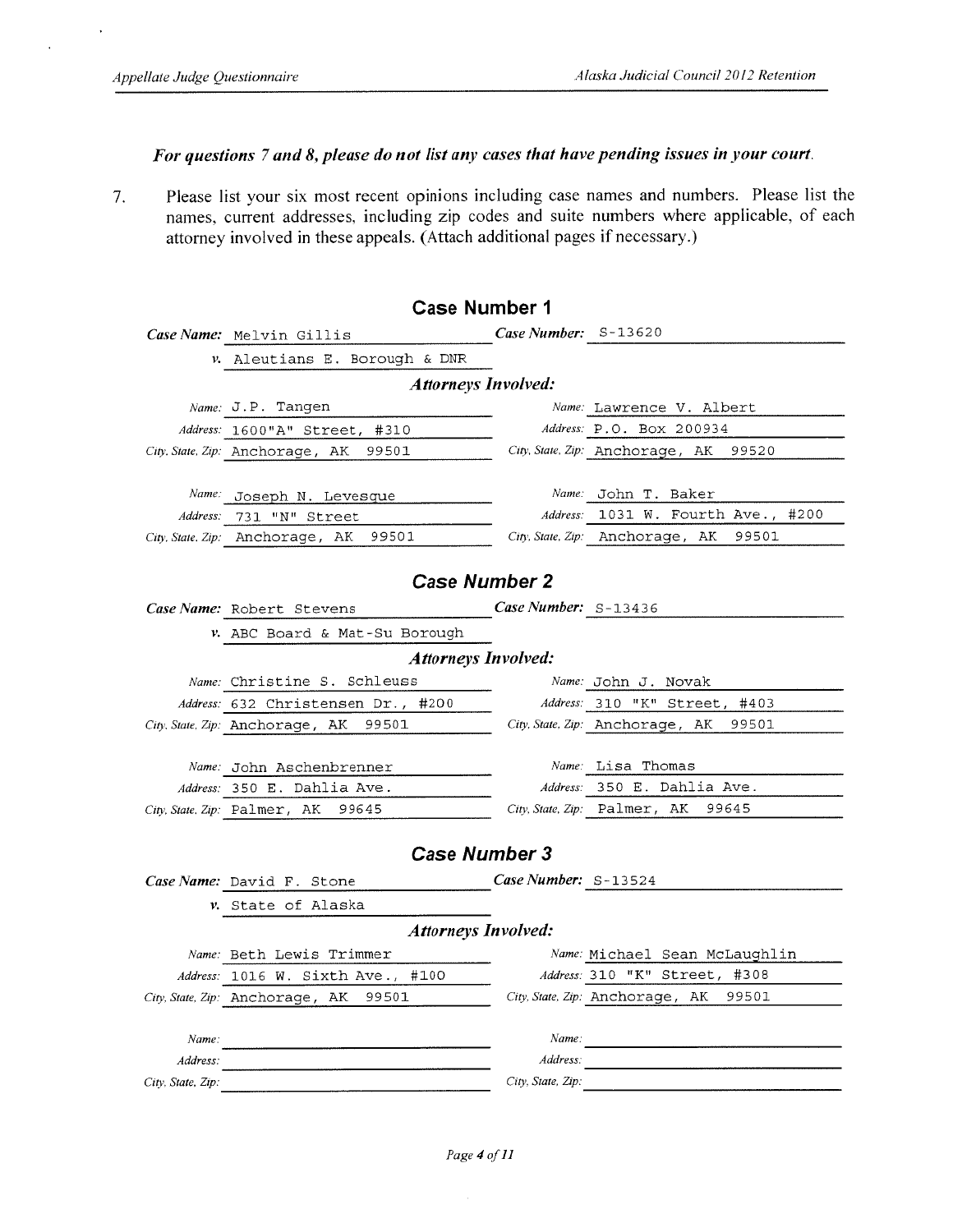$\bar{\mathcal{A}}$ 

 $\mathcal{L}$ 

|                            | <b>Case Number 4</b>                                                                                                  |                        |                                                                                                                                                                                                                                                     |  |  |  |  |  |  |  |
|----------------------------|-----------------------------------------------------------------------------------------------------------------------|------------------------|-----------------------------------------------------------------------------------------------------------------------------------------------------------------------------------------------------------------------------------------------------|--|--|--|--|--|--|--|
|                            | Case Name: State of Alaska, DOC                                                                                       | Case Number: $S-13602$ |                                                                                                                                                                                                                                                     |  |  |  |  |  |  |  |
|                            | v. Anita Hendricks-Pearce                                                                                             |                        |                                                                                                                                                                                                                                                     |  |  |  |  |  |  |  |
| <b>Attorneys Involved:</b> |                                                                                                                       |                        |                                                                                                                                                                                                                                                     |  |  |  |  |  |  |  |
|                            | Name: Dale W. House                                                                                                   |                        | Name: Ted Stepovich                                                                                                                                                                                                                                 |  |  |  |  |  |  |  |
|                            | Address: 1031 W. Fourth Ave., #200                                                                                    |                        | Address: 841 "I" Street                                                                                                                                                                                                                             |  |  |  |  |  |  |  |
|                            | City. State, Zip: Anchorage, AK<br>99501                                                                              |                        | City. State, Zip: Anchorage, AK<br>99501                                                                                                                                                                                                            |  |  |  |  |  |  |  |
|                            |                                                                                                                       |                        |                                                                                                                                                                                                                                                     |  |  |  |  |  |  |  |
|                            |                                                                                                                       |                        |                                                                                                                                                                                                                                                     |  |  |  |  |  |  |  |
| Name:                      |                                                                                                                       |                        | Name:                                                                                                                                                                                                                                               |  |  |  |  |  |  |  |
| Address:                   | <u> 2000 - Andrea Andrewski, amerikansk politik (d. 1982)</u>                                                         |                        | Address:                                                                                                                                                                                                                                            |  |  |  |  |  |  |  |
| City, State, Zip:          |                                                                                                                       |                        | City, State, Zip:                                                                                                                                                                                                                                   |  |  |  |  |  |  |  |
|                            |                                                                                                                       |                        |                                                                                                                                                                                                                                                     |  |  |  |  |  |  |  |
|                            | <b>Case Number 5</b>                                                                                                  |                        |                                                                                                                                                                                                                                                     |  |  |  |  |  |  |  |
|                            |                                                                                                                       |                        |                                                                                                                                                                                                                                                     |  |  |  |  |  |  |  |
|                            | Case Name: State, Division of Insurance Case Number: S-13499/S-13520                                                  |                        |                                                                                                                                                                                                                                                     |  |  |  |  |  |  |  |
|                            | v. Alyeska Pipeline Service Co.                                                                                       |                        |                                                                                                                                                                                                                                                     |  |  |  |  |  |  |  |
|                            | <b>Attorneys Involved:</b>                                                                                            |                        |                                                                                                                                                                                                                                                     |  |  |  |  |  |  |  |
|                            | Name: Signe P. Andersen                                                                                               | Name:                  | Kenneth P. Eqqers                                                                                                                                                                                                                                   |  |  |  |  |  |  |  |
|                            | Address: 1031 W. Fourth, #200                                                                                         |                        | Address: 2600 Cordova Street, #110                                                                                                                                                                                                                  |  |  |  |  |  |  |  |
|                            | City, State, Zip: Anchorage, AK 99501                                                                                 |                        | City, State, Zip: Anchorage, AK<br>99503                                                                                                                                                                                                            |  |  |  |  |  |  |  |
|                            | Name: Sarah A. Badten                                                                                                 |                        |                                                                                                                                                                                                                                                     |  |  |  |  |  |  |  |
| Address:                   | 2600 Cordova Street, #110                                                                                             | Name:<br>Address:      |                                                                                                                                                                                                                                                     |  |  |  |  |  |  |  |
|                            | City, State, Zip: Anchorage, AK<br>99503                                                                              |                        | and the contract of the components of the contract of the contract of the contract of the contract of the contract of the contract of the contract of the contract of the contract of the contract of the contract of the cont<br>City, State, Zip: |  |  |  |  |  |  |  |
|                            |                                                                                                                       |                        |                                                                                                                                                                                                                                                     |  |  |  |  |  |  |  |
|                            |                                                                                                                       |                        |                                                                                                                                                                                                                                                     |  |  |  |  |  |  |  |
|                            | <b>Case Number 6</b>                                                                                                  |                        |                                                                                                                                                                                                                                                     |  |  |  |  |  |  |  |
|                            |                                                                                                                       | Case Number: $S-13825$ |                                                                                                                                                                                                                                                     |  |  |  |  |  |  |  |
|                            | Case Name: Lewis-Walunga & Soule                                                                                      |                        |                                                                                                                                                                                                                                                     |  |  |  |  |  |  |  |
|                            | v. Municipality of Anchorage                                                                                          |                        |                                                                                                                                                                                                                                                     |  |  |  |  |  |  |  |
| <b>Attorneys Involved:</b> |                                                                                                                       |                        |                                                                                                                                                                                                                                                     |  |  |  |  |  |  |  |
|                            | Name: Michael W. Flanigan                                                                                             |                        | Name: Erin K. Egan                                                                                                                                                                                                                                  |  |  |  |  |  |  |  |
| Address:                   | 1029 W. Third Ave., #250                                                                                              |                        | Address: 510 "L" Street, #300                                                                                                                                                                                                                       |  |  |  |  |  |  |  |
|                            | City, State. Zip: Anchorage, AK<br>99501                                                                              |                        | City, State, Zip: Anchorage, AK<br>99501                                                                                                                                                                                                            |  |  |  |  |  |  |  |
| Name:                      |                                                                                                                       |                        |                                                                                                                                                                                                                                                     |  |  |  |  |  |  |  |
| Address:                   | <u> 1980 - Andrea Stadt British British British British British British British British British British British B</u> |                        | Name:                                                                                                                                                                                                                                               |  |  |  |  |  |  |  |
| City, State. Zip:          |                                                                                                                       |                        | $Address:$<br>City, State, Zip:                                                                                                                                                                                                                     |  |  |  |  |  |  |  |
|                            |                                                                                                                       |                        |                                                                                                                                                                                                                                                     |  |  |  |  |  |  |  |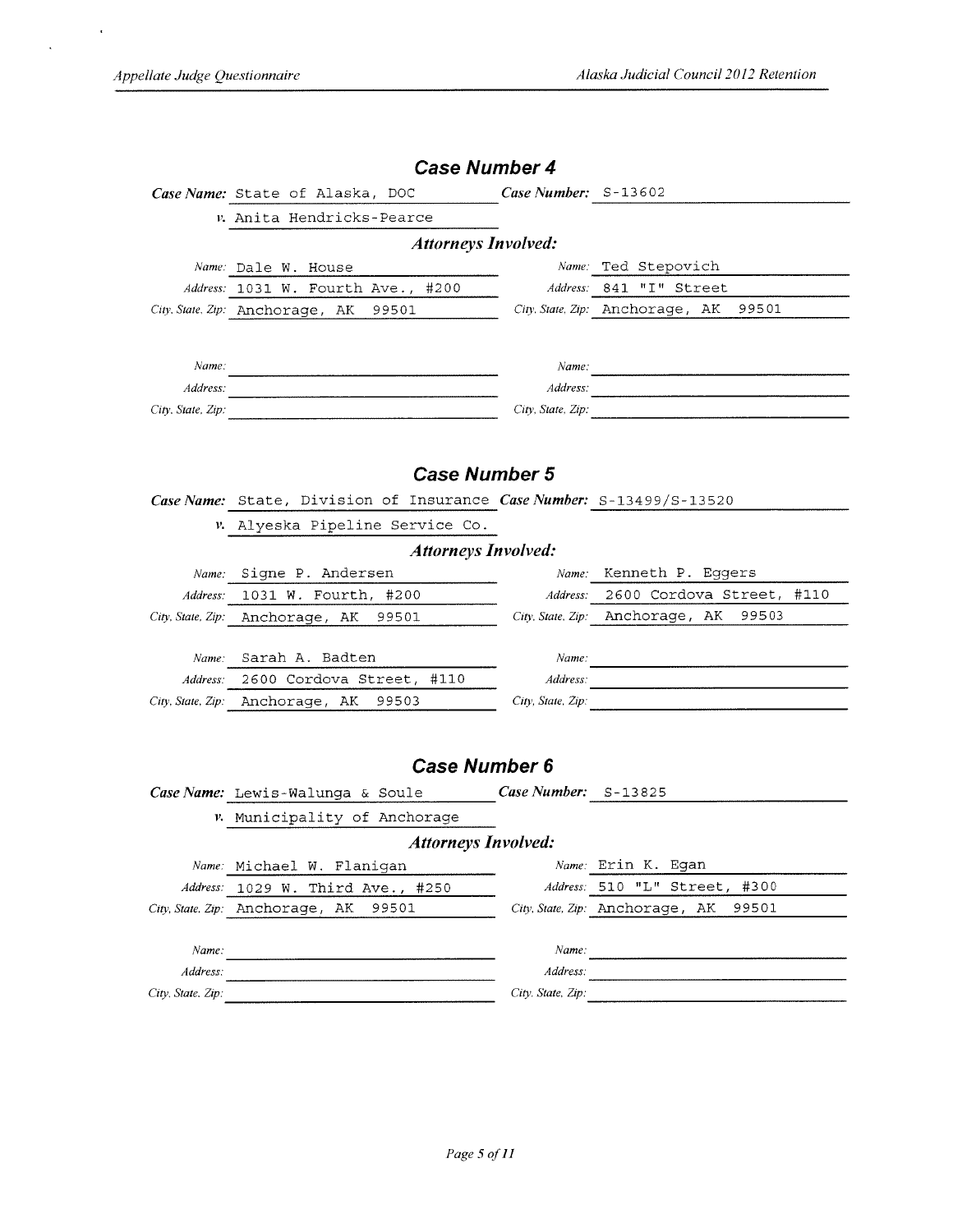$\epsilon$ 

Optional: If you deem it helpful to the Council, please list up to three other cases during your 8. past term in which you believe your work was particularly noteworthy. Please list the names, current addresses, including zip codes and suite numbers where applicable, of each attorney involved in these appeals. (Attach additional pages if necessary.)

| <b>Case Number 1</b>       |                                          |                      |                                                     |  |  |  |  |  |  |  |  |
|----------------------------|------------------------------------------|----------------------|-----------------------------------------------------|--|--|--|--|--|--|--|--|
|                            | Case Name: State of Alaska               | Case Number: S-13332 |                                                     |  |  |  |  |  |  |  |  |
| ν.                         | Native Village of Tanana                 |                      |                                                     |  |  |  |  |  |  |  |  |
| <b>Attorneys Involved:</b> |                                          |                      |                                                     |  |  |  |  |  |  |  |  |
| Name:                      | Peter K. Putzier                         |                      | Name: Heather Kendall-Miller                        |  |  |  |  |  |  |  |  |
| Address:                   | 1031 W. Fourth Ave., #200                |                      | Address: 801 "B" Street, #401                       |  |  |  |  |  |  |  |  |
|                            | City, State, Zip: Anchorage, AK 99501    |                      | City, State, Zip: Anchorage, AK 99501               |  |  |  |  |  |  |  |  |
|                            |                                          |                      |                                                     |  |  |  |  |  |  |  |  |
|                            | Name: Lloyd B. Miller                    |                      | Name: Andy Harrington                               |  |  |  |  |  |  |  |  |
|                            | Address: 900 W. Fifth Ave., #700         | Address:             | 1648 Cushman Street, #300                           |  |  |  |  |  |  |  |  |
|                            | City, State, Zip: Anchorage, AK<br>99501 |                      | City, State, Zip: Fairbanks, AK<br>99701            |  |  |  |  |  |  |  |  |
|                            |                                          |                      |                                                     |  |  |  |  |  |  |  |  |
|                            |                                          |                      |                                                     |  |  |  |  |  |  |  |  |
|                            | <b>Case Number 2</b>                     |                      |                                                     |  |  |  |  |  |  |  |  |
|                            | Case Name: Pebble Ltd. P'Ship            | Case Number: S-14404 |                                                     |  |  |  |  |  |  |  |  |
|                            | v. Lake & Peninsula Borough              |                      |                                                     |  |  |  |  |  |  |  |  |
| <b>Attorneys Involved:</b> |                                          |                      |                                                     |  |  |  |  |  |  |  |  |
|                            | Name: Aisha T. Bray                      |                      | Name: Matthew Singer                                |  |  |  |  |  |  |  |  |
|                            | Address: 100 Cushman Street, #500        |                      | Address: 3000 "A" Street, #300                      |  |  |  |  |  |  |  |  |
|                            | City, State, Zip: Fairbanks, AK<br>99701 |                      | City, State. Zip: Anchorage, AK<br>99503            |  |  |  |  |  |  |  |  |
|                            |                                          |                      |                                                     |  |  |  |  |  |  |  |  |
|                            | Name: Scott Kendall/Tim McKeever         |                      | Name: Additional names attached                     |  |  |  |  |  |  |  |  |
|                            | Address: 701 W. Eighth Ave., #700        | Address:             | <u> 1999 - Johann Stein, mars an deus an deus A</u> |  |  |  |  |  |  |  |  |
|                            | City, State, Zip: Anchorage, AK 99501    | City, State, Zip:    |                                                     |  |  |  |  |  |  |  |  |
|                            |                                          |                      |                                                     |  |  |  |  |  |  |  |  |
|                            |                                          |                      |                                                     |  |  |  |  |  |  |  |  |
|                            | <b>Case Number 3</b>                     |                      |                                                     |  |  |  |  |  |  |  |  |
|                            | Case Name: Jack Beltz                    | Case Number: S-12775 |                                                     |  |  |  |  |  |  |  |  |
| ν.                         | State of Alaska                          |                      |                                                     |  |  |  |  |  |  |  |  |
|                            | <b>Attorneys Involved:</b>               |                      |                                                     |  |  |  |  |  |  |  |  |
|                            | Name: A. Lee Petersen                    |                      | Name: Terisia Chleborad                             |  |  |  |  |  |  |  |  |
| Address:                   | P.O. Box 286                             | Address:             | "K" Street, #308<br>310                             |  |  |  |  |  |  |  |  |
| City, State, Zip:          | Willow, AK<br>99688                      | City, State, Zip:    | Anchorage, AK<br>99501                              |  |  |  |  |  |  |  |  |
|                            |                                          |                      |                                                     |  |  |  |  |  |  |  |  |
| Name:                      |                                          | Name:                |                                                     |  |  |  |  |  |  |  |  |
| Address:                   |                                          | Address:             |                                                     |  |  |  |  |  |  |  |  |
| City, State, Zip:          |                                          | City, State, Zip:    |                                                     |  |  |  |  |  |  |  |  |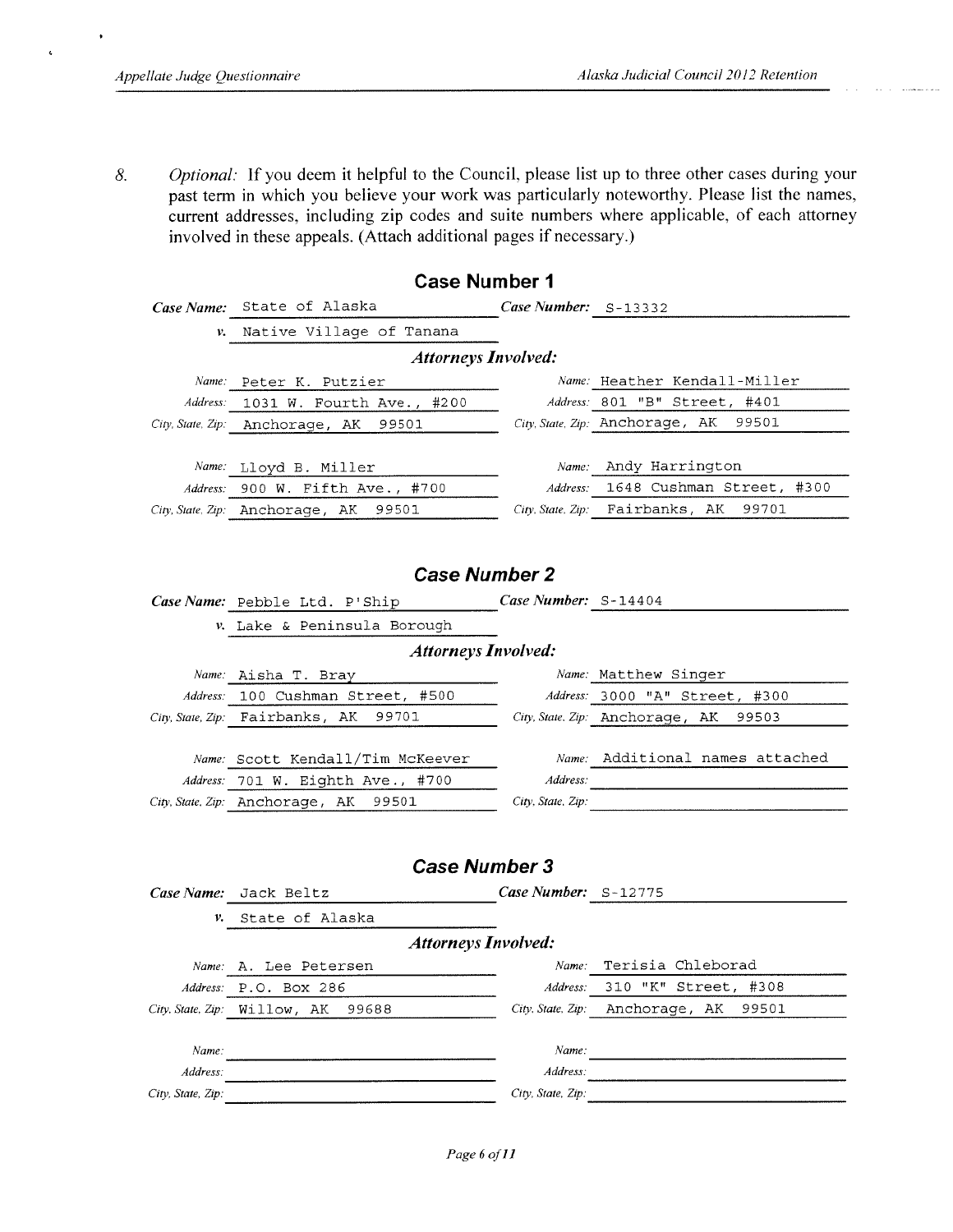Appellate Judge Questionnaire - Alaska Judicial Council 2012 Retention

Question 8.

 $\hat{\mathbf{r}}$ 

 $\ddot{\phantom{a}}$ 

Nancy Wainwright & Victoria Clark 1026 W. Fourth Ave., #201 Anchorage, AK 99501

John Baker & Joanne Grace 1031 W. Fourth Ave., #200 Anchorage, AK 99501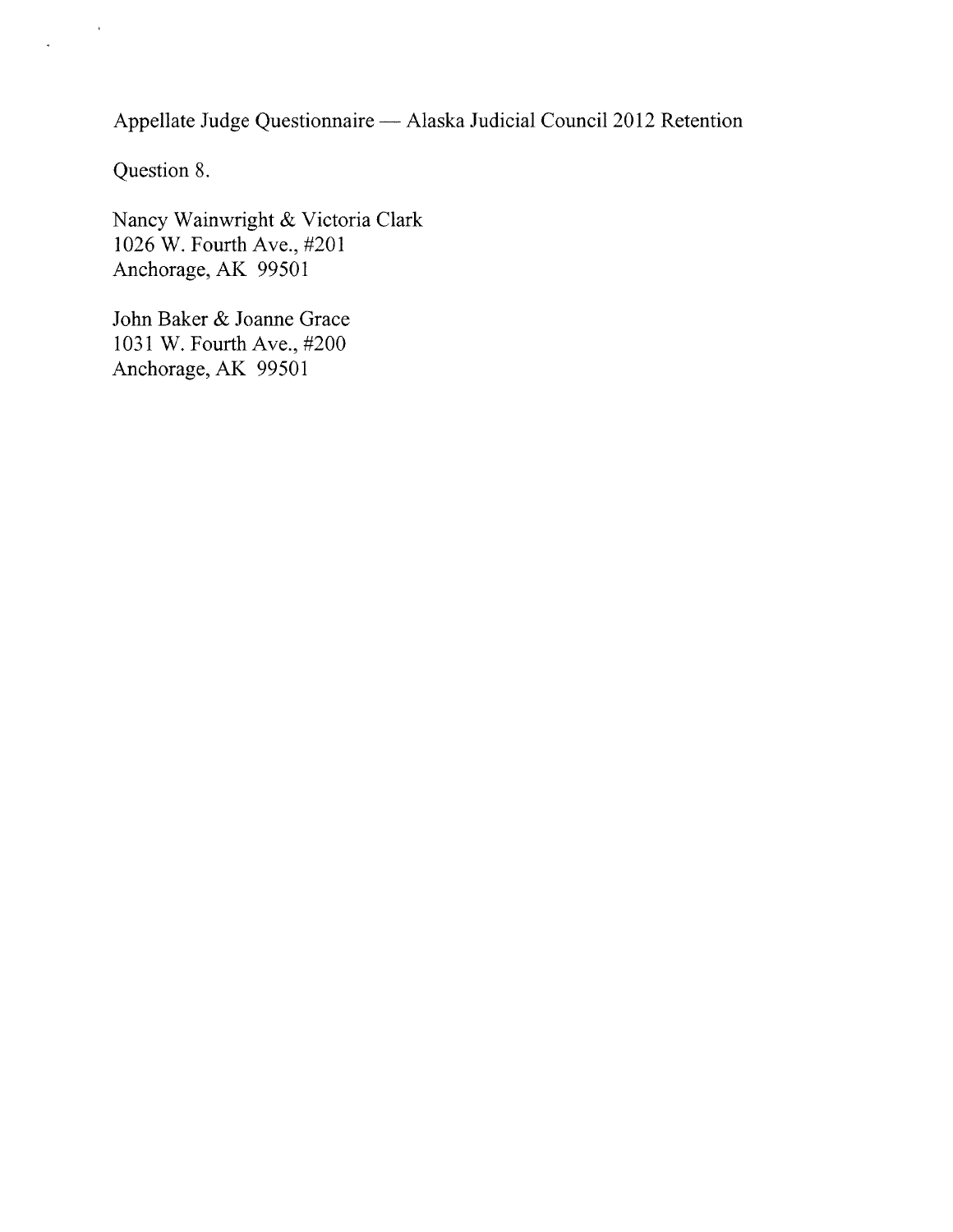# Alaska Judicial Council Recommendation Justice Daniel E. Winfree, Supreme Court Justice

#### **Judicial Council Recommendation 2012**

The Alaska Judicial Council is a non-partisan citizens' commission established by the Alaska constitution. Alaskan law requires the Council to evaluate judges' performance and authorizes the Council to recommend to voters whether judges should be retained in office. The Judicial Council reviews judges' integrity, diligence, legal ability, fairness, demeanor, ability to manage their caseloads, and overall performance of their judicial responsibilities in and out of the courtroom. The Judicial Council finds Justice Winfree to be *Qualified* and recommends unanimously that the public vote **"YES"** to retain him as a supreme court justice.

#### **Judicial Council Evaluation**

The Judicial Council surveyed thousands of Alaskans including peace and probation officers, court employees, attorneys, jurors, social workers and guardians ad litem about the judges on the ballot. Respondents were asked to rate judicial performance and to submit comments. The Council also reviewed the ratings and observations of the Alaska Judicial Observers, independent community-based volunteers. The Council reviewed the judge's peremptory challenge, recusals, and appellate affirmance and reversal rates; any civil or criminal litigation involving the judge; APOC and court system conflict-of-interest statements; any disciplinary files involving the judge; and whether a judge's pay was withheld for an untimely decision. The Council reviewed other court records and investigated judicial conduct in specific cases. The Council interviewed some judges, attorneys, and court staff, and held a statewide public hearing to obtain comments about judges.

|               | <b>Attorney</b><br><b>Survey</b> | <b>Court Employee</b><br><b>Survey</b> |
|---------------|----------------------------------|----------------------------------------|
| Legal Ability | 4.4                              |                                        |
| Impartiality  | 4.5                              | 4.7                                    |
| Integrity     | 4.6                              | 4.7                                    |
| Temperament   | 4.5                              | 4.7                                    |
| Diligence     | 4.4                              | 4.7                                    |
| Overall       | 4.5                              | 47                                     |



#### **Summary of Survey Information**

Survey respondents rated Justice Winfree on the categories summarized in the table above, using 5 as the highest rating possible. The attorney rating for Justice Winfree on overall performance was 4.5. Court employees gave him 4.7.

# **Recommendation: Vote "YES" to retain Justice Daniel E. Winfree**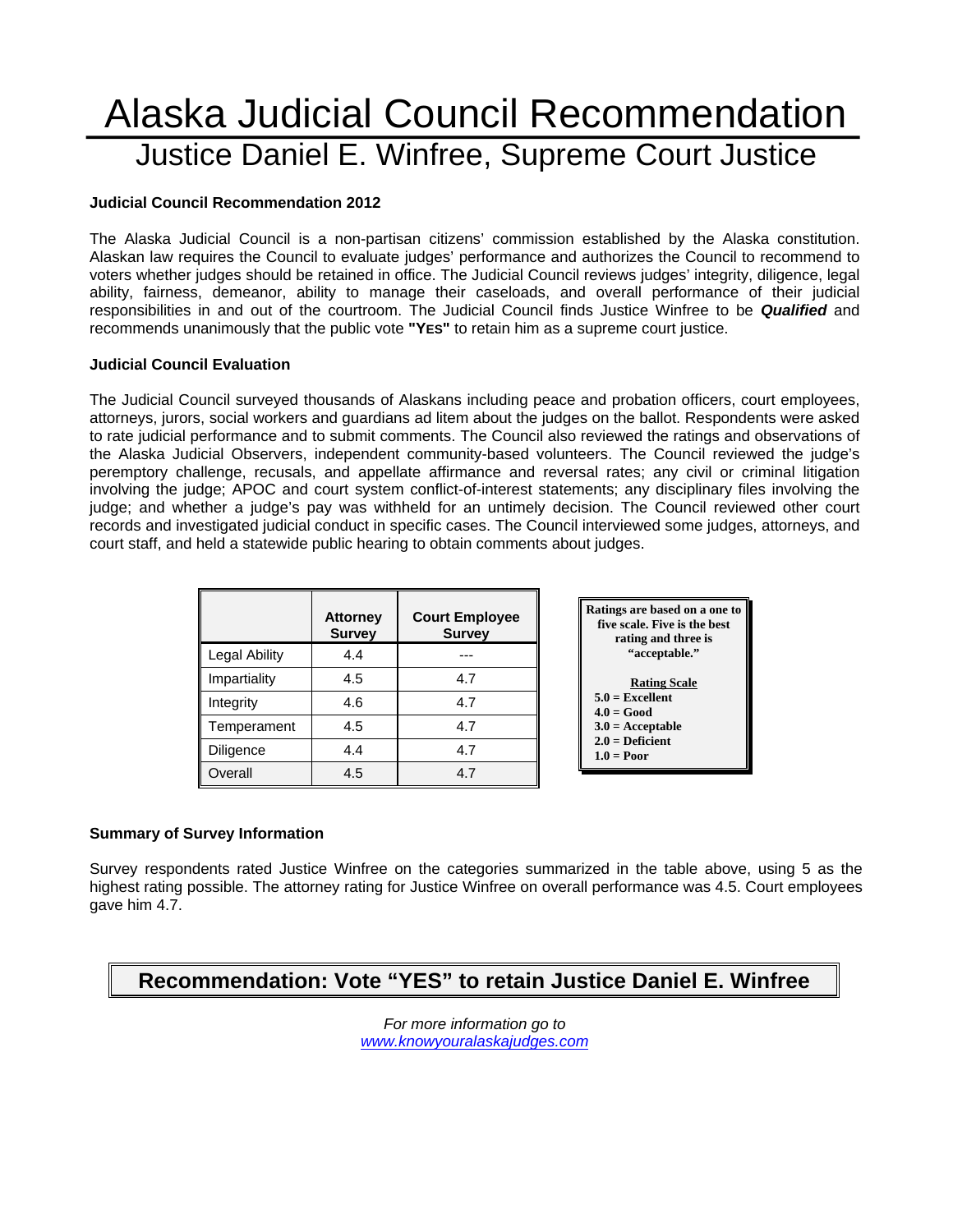|                                    | Legal          |                  | Impartiality/   |                         | <b>Judicial</b>  |                  |                    | <b>Overall</b>   |                  |                  |                   |                  |
|------------------------------------|----------------|------------------|-----------------|-------------------------|------------------|------------------|--------------------|------------------|------------------|------------------|-------------------|------------------|
|                                    | <b>Ability</b> |                  | <b>Fairness</b> |                         | <b>Integrity</b> |                  | <b>Temperament</b> |                  | <b>Diligence</b> |                  | <b>Evaluation</b> |                  |
|                                    | Mean           | N                | Mean            | N                       | Mean             | N                | Mean               | N                | Mean             | N                | Mean              | N                |
| <b>Basis for Evaluation</b>        |                |                  |                 |                         |                  |                  |                    |                  |                  |                  |                   |                  |
| No Response                        |                | $\boldsymbol{0}$ |                 | $\boldsymbol{0}$        |                  | $\boldsymbol{0}$ |                    | $\boldsymbol{0}$ |                  | $\boldsymbol{0}$ |                   | $\boldsymbol{0}$ |
| <b>Direct Professional</b>         | 4.4            | 221              | 4.5             | 223                     | 4.6              | 218              | 4.5                | 220              | 4.4              | 202              | 4.5               | 220              |
| Experience in last 5 yrs           | 4.4            | 208              | 4.5             | 210                     | 4.6              | 205              | 4.5                | 207              | 4.4              | 189              | 4.5               | 207              |
| Experience not in last 5 yrs       | 4.3            | 11               | 4.6             | 11                      | 4.6              | 11               | 4.5                | 11               | 4.5              | 11               | 4.5               | 11               |
| Professional Reputation            | 4.3            | 61               | 4.4             | 61                      | 4.5              | 59               | 4.4                | 58               | 4.4              | 52               | 4.4               | 61               |
| <b>Other Personal Contacts</b>     | 4.4            | 17               | 4.5             | 17                      | 4.4              | 19               | 4.3                | 16               | 4.3              | 10               | 4.3               | 18               |
| <b>Type of Practice</b>            |                |                  |                 |                         |                  |                  |                    |                  |                  |                  |                   |                  |
| No Response                        |                | $\overline{4}$   |                 | $\overline{c}$          |                  | $\tau$           |                    | 5                |                  | 23               |                   | 5                |
| Private, Solo                      | 4.4            | 39               | 4.4             | 40                      | 4.5              | 37               | 4.4                | 40               | 4.4              | 36               | 4.4               | 40               |
| Private, 2-5 Attorneys             | 4.4            | 35               | 4.4             | 36                      | 4.5              | 36               | 4.4                | 35               | 4.3              | 31               | 4.4               | 35               |
| Private, 6+ Attorneys              | 4.5            | 38               | 4.7             | 38                      | 4.8              | 38               | 4.7                | 36               | 4.7              | 37               | 4.6               | 37               |
| Private, Corporate Employee        | 4.3            | 3                | 5.0             | 3                       | 4.7              | 3                | 4.7                | 3                | 5.0              | 3                | 4.7               | 3                |
| Judge or Judicial Officer          | 4.6            | 34               | 4.7             | 34                      | 4.7              | 34               | 4.7                | 34               | 4.6              | 32               | 4.6               | 34               |
| Government                         | 4.4            | 59               | 4.4             | 59                      | 4.5              | 58               | 4.4                | 59               | 4.3              | 53               | 4.5               | 58               |
| Public Service Agency/Org          | 4.0            | 5                | 4.2             | 5                       | 4.5              | $\overline{4}$   | 4.2                | 5                | 4.5              | $\mathbf{2}$     | 4.2               | 5                |
| Other                              | 4.5            | $\overline{4}$   | 5.0             | 4                       | 5.0              | $\overline{4}$   | 5.0                | $\overline{4}$   | 4.8              | 4                | 4.8               | $\overline{4}$   |
| <b>Years of Practice in Alaska</b> |                |                  |                 |                         |                  |                  |                    |                  |                  |                  |                   |                  |
| No Response                        |                | $\overline{4}$   |                 | 2                       |                  | 7                |                    | 5                |                  | 22               |                   | 5                |
| 5 Years or fewer                   | 4.4            | 9                | 4.7             | 9                       | 4.8              | 9                | 4.7                | 9                | 4.5              | $\,8\,$          | 4.6               | 9                |
| 6 to 10 years                      | 4.4            | 13               | 4.5             | 13                      | 4.6              | 12               | 4.3                | 12               | 4.7              | 10               | 4.6               | 12               |
| 11 to 15 years                     | 4.7            | 12               | 4.4             | 14                      | 4.5              | 13               | 4.4                | 14               | 4.5              | 13               | 4.4               | 14               |
| 16 to 20 years                     | 4.3            | 18               | 4.3             | 18                      | 4.4              | 18               | 4.4                | 17               | 4.5              | 15               | 4.3               | 18               |
| 21 years or more                   | 4.4            | 159              | 4.5             | 159                     | 4.6              | 156              | 4.5                | 158              | 4.4              | 147              | 4.5               | 157              |
| Gender                             |                |                  |                 |                         |                  |                  |                    |                  |                  |                  |                   |                  |
| No Response                        |                | $\overline{4}$   |                 | $\mathfrak{2}$          |                  | 7                |                    | $\overline{4}$   |                  | 22               |                   | 5                |
| Male                               | 4.4            | 151              | 4.5             | 152                     | 4.6              | 149              | 4.5                | 150              | 4.4              | 140              | 4.5               | 150              |
| Female                             | 4.4            | 64               | 4.5             | 65                      | 4.6              | 63               | 4.5                | 65               | 4.5              | 57               | 4.5               | 64               |
| <b>Cases Handled</b>               |                |                  |                 |                         |                  |                  |                    |                  |                  |                  |                   |                  |
| No Response                        |                | $\overline{4}$   |                 | $\sqrt{2}$              |                  | $\boldsymbol{7}$ |                    | 5                |                  | 23               |                   | 5                |
| Prosecution                        | 4.8            | $\overline{4}$   | 4.3             | $\overline{\mathbf{4}}$ | 4.5              | $\overline{4}$   | 4.5                | $\overline{4}$   | 3.8              | $\overline{4}$   | 4.5               | $\overline{4}$   |
| Mainly Criminal                    | 4.1            | 12               | 4.3             | 12                      | 4.6              | 11               | 4.6                | 12               | 4.7              | 10               | 4.6               | 11               |
| Mixed Criminal & Civil             | 4.3            | 51               | 4.3             | 52                      | 4.3              | 52               | 4.3                | 51               | 4.3              | 48               | 4.3               | 52               |
| Mainly Civil                       | 4.5            | 137              | 4.6             | 137                     | 4.7              | 134              | 4.6                | 136              | 4.6              | 126              | 4.6               | 135              |
| Other                              | 4.5            | 11               | 4.6             | 12                      | 4.6              | 11               | 4.4                | $11\,$           | 4.4              | $8\,$            | 4.5               | 12               |
| <b>Location of Practice</b>        |                |                  |                 |                         |                  |                  |                    |                  |                  |                  |                   |                  |
| No Response                        |                | $\overline{4}$   |                 | $\sqrt{2}$              |                  | $\tau$           |                    | $\mathfrak{S}$   |                  | 23               |                   | $\sqrt{5}$       |
| <b>First District</b>              | 4.6            | 21               | 4.6             | 21                      | 4.7              | 21               | 4.6                | 21               | 4.7              | 18               | 4.6               | 21               |
| <b>Second District</b>             | 4.0            | $\overline{2}$   | 4.5             | $\sqrt{2}$              | 5.0              | $\overline{2}$   | 4.5                | $\overline{2}$   | 4.5              | $\overline{2}$   | 4.5               | $\overline{2}$   |
| Third District                     | 4.4            | 160              | 4.5             | 161                     | 4.7              | 156              | 4.5                | 159              | 4.5              | 144              | 4.5               | 158              |
| Fourth District                    | 4.3            | 29               | 4.2             | 30                      | 4.2              | 30               | 4.1                | 29               | $4.2\,$          | 29               | 4.2               | 30               |
|                                    |                |                  |                 |                         |                  |                  |                    |                  |                  |                  |                   |                  |
| Outside of Alaska                  | 5.0            | $\overline{2}$   | 4.5             | $\boldsymbol{2}$        | 4.5              | $\overline{2}$   | 4.5                | $\sqrt{2}$       | 4.5              | $\mathbf{2}$     | $4.5\,$           | $\boldsymbol{2}$ |

### **Justice Daniel Winfree: Detailed Information Responses Alaska Bar Association Members**

Note: Ratings for only those respondents who reported direct professional experience with the judge.